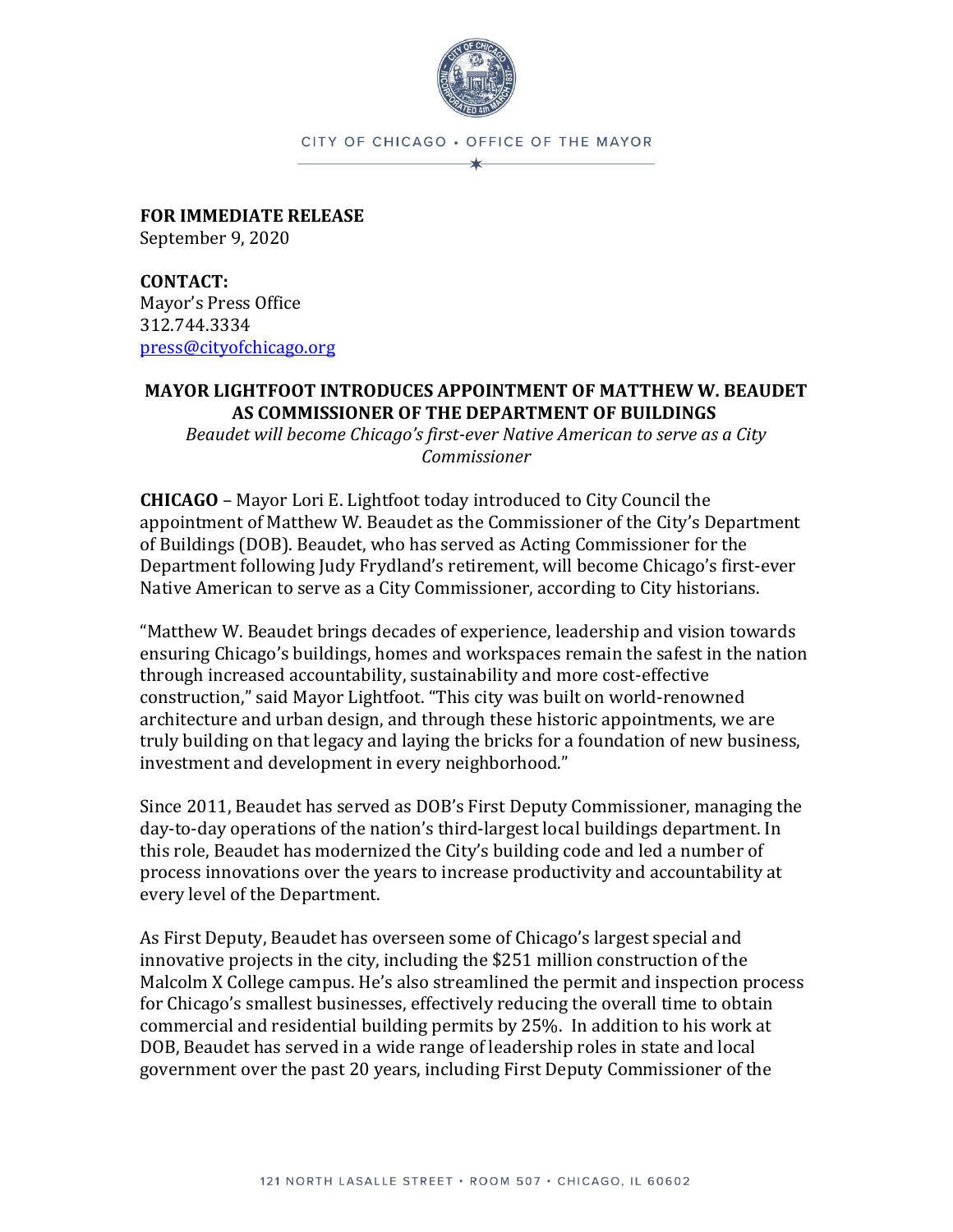

Chicago Department of Public Health and Assistant Director of the Illinois Department of Central Management Services.

Outside of his roles in City government, Beaudet serves as the Legal Counsel and on the Council of Elders for the Montaukett Tribe of Indians in Long Island, New York, providing pro bono counsel to his Tribe on legal and governance matters since 2001. He also volunteers at Chicago Public Schools and serves on the Lane Tech Local School Council.

"I am deeply honored to be appointed by Mayor Lightfoot to lead this city's buildings department and join this collective effort to help build a stronger Chicago for all neighborhoods," said Beaudet. "Over the past several years, this Department has prided itself not only in our efforts to make it more cost-effective to build in Chicago and easier for neighborhood businesses, big and small, to obtain building permits but also ensuring we adhere to the highest level of safety standards and protections, and we look forward to doing more."

Marlene Hopkins has also been promoted to First Deputy for DOB. As Managing Deputy Commissioner since 2007, Hopkins has been responsible for managing and directing Mayoral Initiatives and projects initiated by the Commissioner. From ensuring buildings provided heat during Chicago's 2019 polar vortex to working with the Chicago Police Department (CPD) to remove dangerous and vacant buildings from communities across the city, Hopkins has dedicated her career to building safer and stronger neighborhoods. With more than 22 years of experience working in government, Hopkins will now serve as the City's First Deputy Commissioner under Beaudet.

"Since day one, our efforts have been focused on ensuring all buildings in this city, but especially those in underinvested neighborhoods and those with vulnerable populations, are adhering to our safety guidelines so Chicagoans can stay safe at home," said DOB First Deputy Commissioner Marlene Hopkins. "For more than a decade, I've been proud to not only call the Department of Buildings my home but also be a part of a team of colleagues that has helped create a safer Chicago. It's an absolute privilege to continue these efforts as the First Deputy of the Department and I want to extend my appreciation to Mayor Lightfoot for this opportunity."

As DOB's Managing Deputy Commissioner, Hopkins led collaborative partnerships with not only CPD but several departments and agencies across the city. Working with the Office of Emergency Management & Communications, Chicago Fire Department, and Department of Family & Support Service in an all-hands-on-deck effort to address emergencies in Chicago's communities, Hopkins worked to ensure buildings adhered to the fire safety guidelines, and vulnerable populations across